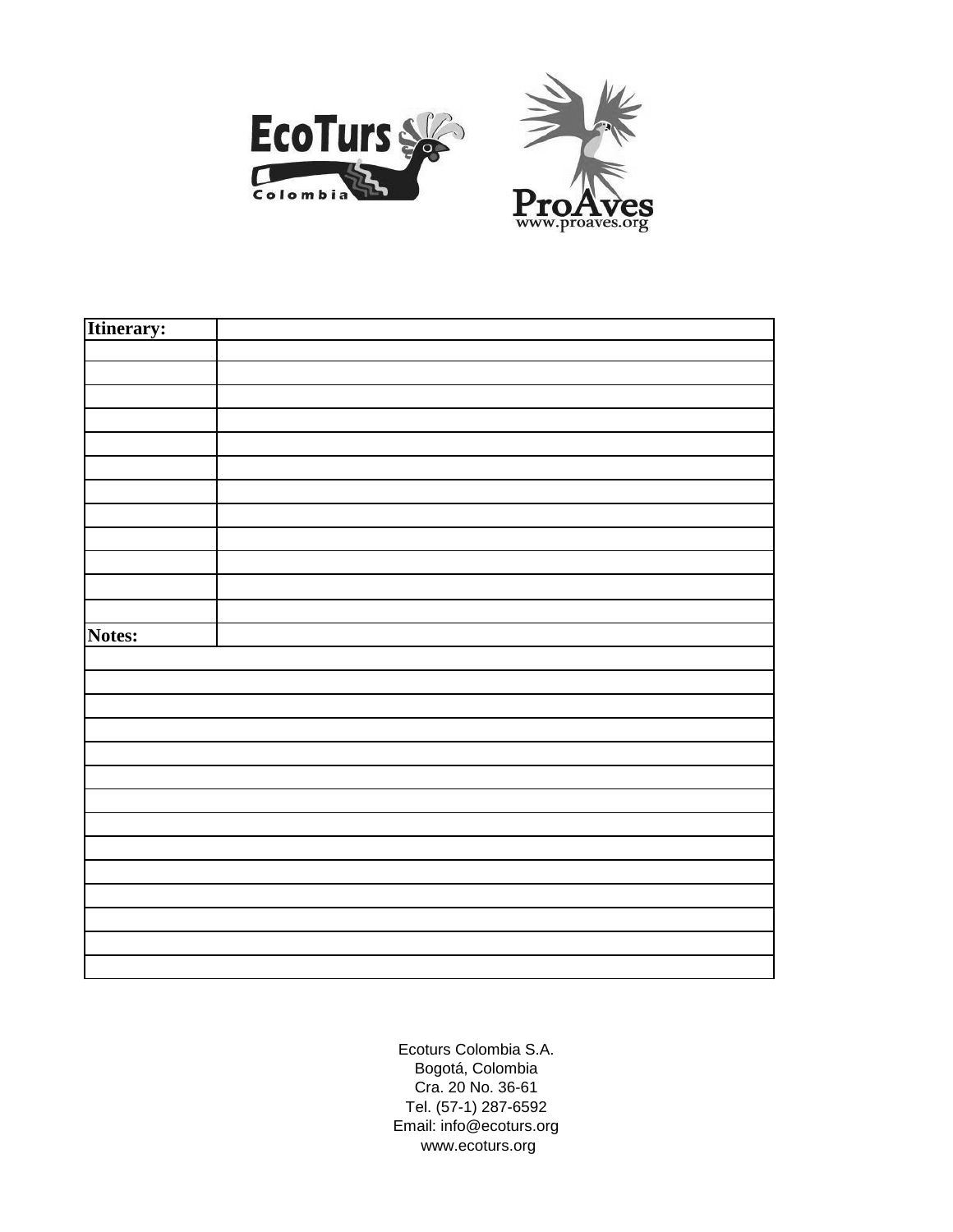|                               |                                                    |                                         |               |            | Las Tangar |
|-------------------------------|----------------------------------------------------|-----------------------------------------|---------------|------------|------------|
| Page                          | <b>ENGLISH NAME</b>                                | <b>SCIENTIFIC NAME</b>                  | <b>STATUS</b> | <b>RDB</b> |            |
| $\overline{1}$<br>7           | <b>CRACIDAE</b>                                    |                                         |               |            |            |
| $\overline{2}$                | Sickle-winged Guan                                 | Chamaepetes goudotii                    |               |            |            |
| $\mathbf{3}$<br>8             | <b>Wattled Guan</b>                                | Aburria aburri                          |               | NT         |            |
| 11<br>$\overline{4}$          | <b>ODONTHOPHORIDAE</b>                             |                                         |               |            |            |
| $11\,5$                       | <b>Chestnut Wood-Quail</b>                         | Odontophorus hyperythrus                | <b>END</b>    | <b>NT</b>  |            |
| 6<br>17                       | <b>ARDEIDAE</b>                                    |                                         |               |            |            |
| 17<br>$\overline{7}$          | <b>Fasciated Tiger-Heron</b>                       | Tigrisoma fasciatum                     |               |            |            |
| 19 8                          | Cattle Egret                                       | <b>Bubulcus ibis</b>                    |               |            |            |
| 239                           | <b>CATHARTIDAE</b>                                 |                                         |               |            |            |
| 23 10                         | <b>Turkey Vulture</b>                              | Cathartes aura                          |               |            |            |
| 23 11                         | (American) Black Vulture                           | Coragyps atratus                        |               |            |            |
| $25 \t12$                     | <b>ACCIPITRIDAE</b>                                |                                         |               |            |            |
| $\sqrt{26}$ 13                | Double-toothed Kite                                | Harpagus bidentatus                     |               |            |            |
| $28 \overline{14}$            | <b>Semicollared Hawk</b>                           | Accipiter collaris                      |               | NT l       |            |
| 29 15                         | <b>Barred Hawk</b>                                 | Leucopternis princeps                   |               |            |            |
| $32 \ 16$                     | Roadside Hawk                                      | <b>Buteo magnirostris</b>               |               |            |            |
| $32 \overline{17}$            | <b>Broad-winged Hawk</b>                           | <b>Buteo</b> platypterus                |               |            |            |
| 33 18                         | White-tailed Hawk                                  | <b>Buteo albicaudatus</b>               |               |            |            |
| 35 19                         | Ornate Hawk-Eagle                                  | Spizaetus ornatus                       |               |            |            |
| 35 20                         | <b>Black-and-chestnut Eagle</b>                    | Spizaetus isidori                       |               | VU         |            |
| $36\overline{21}$             | <b>FALCONIDAE</b>                                  |                                         |               |            |            |
| 37 22                         | <b>Crested Caracara</b>                            | Caracara cheriway                       |               |            |            |
| 38 23                         | American Kestrel                                   | Falco sparverius                        |               |            |            |
| 55 24                         | <b>COLUMBIDAE</b>                                  |                                         |               |            |            |
| $56\,25$                      | <b>Band-tailed Pigeon</b>                          | Patagioenas fasciata                    |               |            |            |
| 26<br>57                      | Plumbeous Pigeon                                   | Patagioenas plumbea                     |               |            |            |
| 27<br>57                      | Ruddy Pigeon                                       | Patagioenas subvinacea                  |               |            |            |
| 60 28                         | <b>PSITTACIDAE</b>                                 |                                         |               |            |            |
| $61\,29$                      | Yellow-eared Parrot                                | Ognorhynchus icterotis                  | <b>END</b>    | EN         |            |
| 63 30                         | <b>Barred Parakeet</b>                             | Bolborhynchus lineola                   |               |            |            |
| 66 31                         | <b>Scaly-naped Parrot</b>                          | Amazona mercenaria                      |               |            |            |
| 67<br>$\frac{32}{ }$          | <b>CUCULIDAE</b>                                   |                                         |               |            |            |
| $\frac{67}{67} \frac{32}{33}$ | Squirrel Cuckoo                                    | Piaya cayana                            |               |            |            |
| 70 34                         | <b>STRIGIDAE</b>                                   |                                         |               |            |            |
| 70 35                         | Colombian Screech-Owl                              | Megascops colombianus                   |               | NT         |            |
| $\overline{71}$ 36            | Mottled Owl                                        | Ciccaba virgata                         |               |            |            |
| $72\overline{37}$             | Cloud forest Pygmy-Owl                             | Glaucidium nubicola                     |               | VU 1       |            |
| 38<br>74                      | <b>CAPRIMULGIDAE</b>                               |                                         |               |            |            |
| 74<br>39                      | Rufous-bellied Nighthawk                           | Lurocalis rufiventris                   |               |            |            |
| 75 40                         | <b>Common Pauraque</b>                             | Nyctidromus albicollis                  |               |            |            |
| $76\overline{41}$             | Lyre-tailed Nightjar                               | Uropsalis lyra                          |               |            |            |
| 42<br>77                      | <b>APODIDAE</b>                                    |                                         |               |            |            |
| 43                            |                                                    |                                         |               |            |            |
| 77<br>$79\sqrt{44}$           | Gray-rumped Swift<br><b>TROCHILIDAE</b>            | Chaetura cinereiventris                 |               |            |            |
| 79 45                         | <b>White-tipped Sicklebill</b>                     |                                         |               |            |            |
| 81 46                         | <b>Green Hermit</b>                                | Eutoxeres aquila<br>Phaethornis guy     |               |            |            |
| 47<br>81                      | Tawny-bellied Hermit                               | Phaethornis syrmatophorus               |               |            |            |
| 81 48                         | Green-fronted Lancebill                            | Doryfera ludovicae                      |               |            |            |
| $82\overline{49}$             |                                                    |                                         |               |            |            |
| 82 50                         | Wedge-billed Hummingbird<br><b>Brown Violetear</b> | Schistes geoffroyi<br>Colibri delphinae |               |            |            |
| 85 51                         | Violet-tailed Sylph                                | Aglaiocercus coelestis                  |               |            |            |
| 87 52                         | <b>Greenish Puffleg</b>                            | Haplophaedia aureliae                   |               |            |            |
|                               |                                                    |                                         |               |            |            |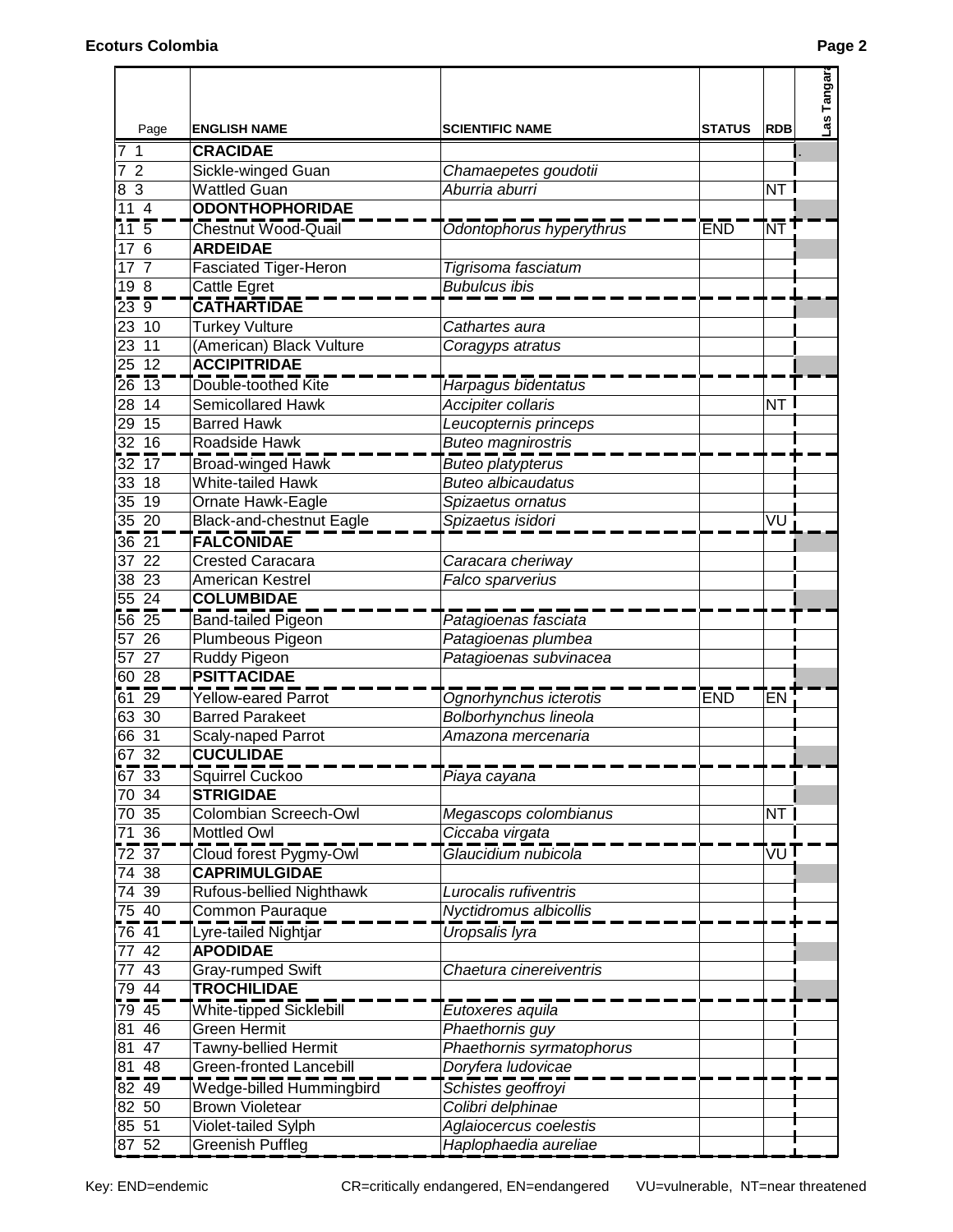| Page                            | <b>ENGLISH NAME</b>                               | <b>SCIENTIFIC NAME</b>                                         | <b>STATUS</b> | <b>RDB</b> | Las Tangar |
|---------------------------------|---------------------------------------------------|----------------------------------------------------------------|---------------|------------|------------|
| 88 53                           | Brown Inca                                        | Coeligena wilsoni                                              |               |            |            |
| 88 54                           | <b>Collared Inca</b>                              | Coeligena torquata                                             |               |            |            |
| 55<br>89                        | Velvet-purple Coronet                             | Boissonneaua jardini                                           |               |            |            |
| 90 56                           | <b>Booted Racket-tail</b>                         | Ocreatus underwoodii                                           |               |            |            |
| $90\,57$                        | White-tailed Hillstar                             | Urochroa bougueri                                              |               |            |            |
| 58<br>90                        | Purple-bibbed Whitetip                            | Urosticte benjamini                                            |               |            |            |
| 59<br>91                        | <b>Empress Brilliant</b>                          | Heliodoxa imperatrix                                           |               |            |            |
| 92 60                           | Purple-throated Woodstar                          | Calliphlox mitchellii                                          |               |            |            |
| $92\overline{61}$               | Western Emerald                                   | Chlorostilbon melanorhynchus                                   |               |            |            |
| 94<br>62                        | Green-crowned Woodnymph                           | Thalurania fannyi                                              |               |            |            |
| 94<br>63                        | Rufous-tailed Hummingbird                         | Amazilia tzacatl                                               |               |            |            |
| 9464                            | Andean Emerald                                    | Amazilia franciae                                              |               |            |            |
| $\overline{95}$ $\overline{65}$ | Steely-vented Hummingbird                         | Amazilia saucerrottei                                          |               |            |            |
| 97 66                           | <b>TROGONIDAE</b>                                 |                                                                |               |            |            |
| $97\overline{67}$               | <b>Golden-headed Quetzal</b>                      | Pharomachrus auriceps                                          |               |            |            |
| 97 68                           | <b>Crested Quetzal</b>                            | Pharomachrus antisianus                                        |               |            |            |
| 9800                            | <b>Collared Trogon</b>                            | Trogon collaris                                                |               |            |            |
| 98 70                           | Masked Trogon                                     | Trogon personatus                                              |               |            |            |
| 100 71                          | <b>Highland Motmot</b>                            | Momotus aequatorialis                                          |               |            |            |
| 106 72                          | <b>CAPITONIDAE</b>                                |                                                                |               |            |            |
| $\frac{1}{106}$ 73              | <b>SEMNORNITHIDAE</b>                             |                                                                |               |            |            |
| 106 74                          | Red-headed Barbet                                 | Eubucco bourcierii                                             |               |            |            |
| 106 75                          | <b>Toucan Barbet</b>                              | Semnornis ramphastinus                                         |               | NT I       |            |
| 10776                           | <b>RAMPHASTIDAE</b>                               |                                                                |               |            |            |
| $108 - 77$                      | <b>Emerald Toucanet</b>                           | Aulacorhynchus prasinus                                        |               |            |            |
| 108 78                          | Crimson-rumped Toucanet                           | Aulacorhynchus haematopygus                                    |               |            |            |
| 109 79                          | <b>PICIDAE</b>                                    |                                                                |               |            |            |
| 111 80                          | Red-crowned Woodpecker                            | Melanerpes rubricapillus                                       |               |            |            |
| $111\overline{81}$              | Smoky-brown Woodpecker                            | Picoides fumigatus                                             |               |            |            |
| 112 82                          | Yellow-vented Woodpecker                          | Veniliornis dignus                                             |               |            |            |
| 113 83                          | Golden-olive Woodpecker                           | Colaptes rubiginosus                                           |               |            |            |
| 115 84                          | <b>FURNARIIDAF</b>                                |                                                                |               |            |            |
| $115 - 85$                      | Tawny-throated Leaftosser                         | Sclerurus mexicanus                                            |               |            |            |
| 117 86                          | Azara's Spinetail                                 | Synallaxis azarae                                              |               |            |            |
| 118 87                          | <b>Red-faced Spinetail</b>                        | Cranioleuca erythrops                                          |               |            |            |
| 119 88                          | Rusty-winged Barbtail                             | Premnornis guttuligera                                         |               |            |            |
| $120 - 89$                      | Spotted Barbtail                                  | Premnoplex brunnescens                                         |               |            |            |
| 120 90                          | <b>Fulvous-dotted Treerunner</b>                  | Margarornis stellatus                                          |               | NT         |            |
| 120 91                          | <b>Buffy Tuftedcheek</b>                          | Pseudocolaptes lawrencii                                       |               |            |            |
| 120 92                          | <b>Streaked Tuftedcheek</b>                       | Pseudocolaptes boissonneautii                                  |               |            |            |
| $\frac{1}{20}$ 93               | Scaly-throated Foliage-gleaner                    | Anabacerthia variegaticeps                                     |               |            |            |
| 120 94                          | Montane Foliage-gleaner                           | Anabacerthia striaticollis                                     |               |            |            |
| 120 95                          | Lineated Foliage-gleaner                          | Syndactyla subalaris                                           |               |            |            |
| 121 96                          | <b>Buff-fronted Foliage-gleaner</b>               | Philydor rufum                                                 |               |            |            |
| $122 - 97$                      | Uniform Treehunter                                | Thripadectes ignobilis                                         |               |            |            |
| 123 98<br>124 99                | <b>Streaked Xenops</b>                            | Xenops rutilans                                                |               |            |            |
| 124 100                         | Tyrannine Woodcreeper<br>Wedge-billed Woodcreeper | Dendrocincla tyrannina                                         |               |            |            |
| $126 - 101$                     | Olive-backed Woodcreeper                          | Glyphorynchus spirurus                                         |               |            |            |
| 127 102                         | Montane Woodcreeper                               | <b>Xiphorhynchus triangularis</b><br>Lepidocolaptes lacrymiger |               |            |            |
| 128 103                         | <b>THAMNOPHILIDAE</b>                             |                                                                |               |            |            |
| 129 104                         | Uniform Antshrike                                 | Thamnophilus unicolor                                          |               |            |            |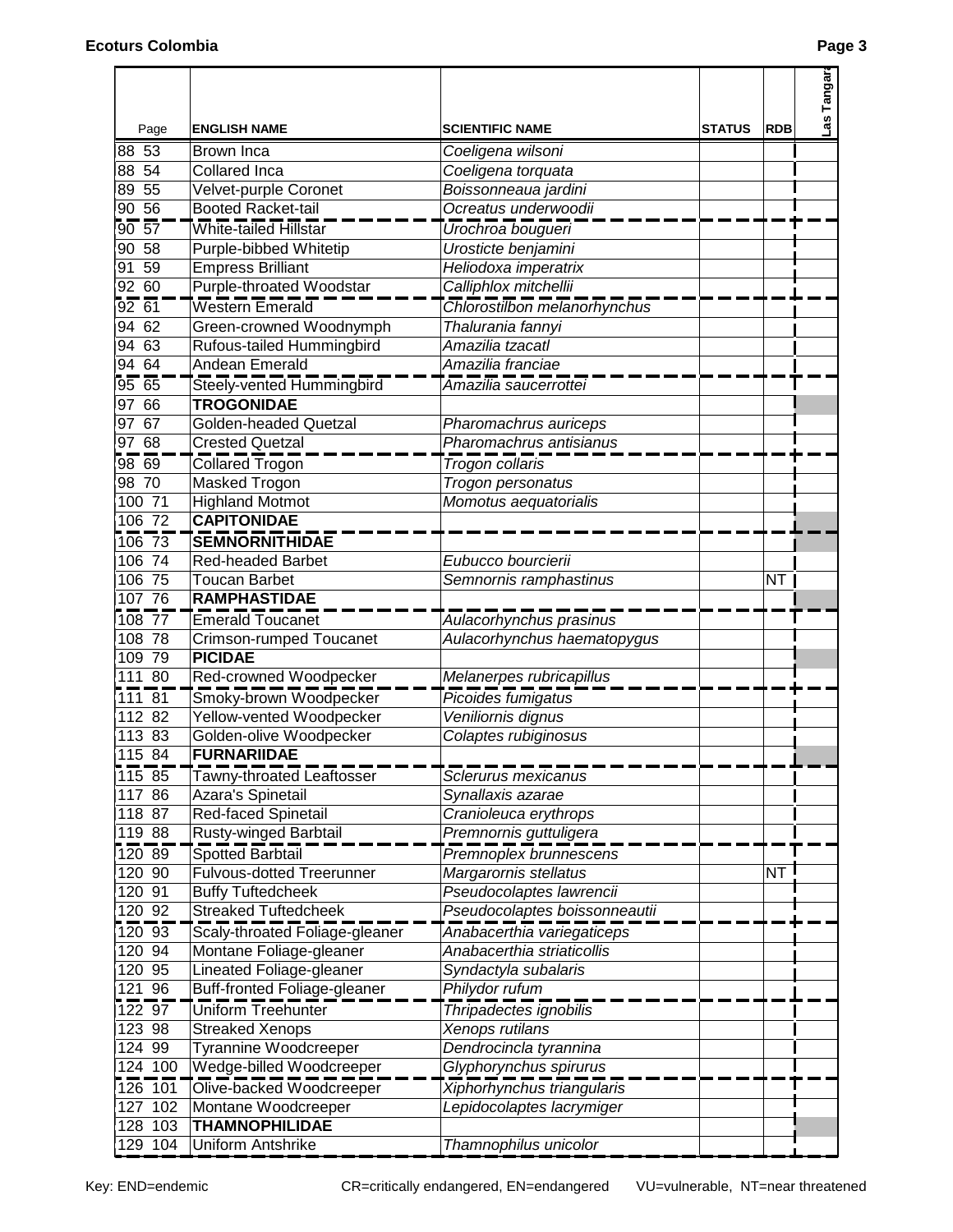| Page                            | <b>ENGLISH NAME</b>                                | <b>SCIENTIFIC NAME</b>                                | <b>STATUS</b> | <b>RDB</b> | Las Tangar |
|---------------------------------|----------------------------------------------------|-------------------------------------------------------|---------------|------------|------------|
| 131 105                         | <b>Bicolored Antvireo</b>                          |                                                       |               | VU         |            |
| 133 106                         | <b>Slaty Antwren</b>                               | Dysithamnus occidentalis<br>Myrmotherula schisticolor |               |            |            |
| 134 107                         | <b>Yellow-breasted Antwren</b>                     | Herpsilochmus axillaris                               |               |            |            |
| 135 108                         | Long-tailed Antbird                                | Drymophila caudata                                    |               |            |            |
|                                 |                                                    |                                                       |               |            |            |
| 135 109<br>142 110              | Rufous-rumped Antwren<br><b>GRALLARIIDAE</b>       | Terenura callinota                                    |               |            |            |
| 142 111                         |                                                    |                                                       |               |            |            |
| 143 112                         | <b>Scaled Antpitta</b><br>Yellow-breasted Antpitta | Grallaria guatimalensis<br>Grallaria flavotincta      |               |            |            |
|                                 |                                                    |                                                       |               |            |            |
|                                 | 144 113 Ochre-breasted Antpitta                    | Grallaricula flavirostris                             |               |            |            |
| 145 114                         | <b>RHINOCRYPTIDAE</b>                              |                                                       |               |            |            |
| 146 115                         | Tapaculo (Alto de Pisones)                         | Scytalopus sp.                                        | <b>END</b>    |            |            |
| 146 116                         | Nariño Tapaculo                                    | Scytalopus vicinior                                   |               |            |            |
| $\frac{1}{147}$ $\frac{1}{17}$  | <b>TYRANNIDAE</b>                                  |                                                       |               |            |            |
| 147<br>118                      | Ashy-headed Tyrannulet                             | Phyllomyias cinereiceps                               |               |            |            |
| 147 119                         | Southern Beardless-Tyrannulet                      | Camptostoma obsoletum                                 |               |            |            |
| 148 120                         | <b>Yellow-bellied Elaenia</b>                      | Elaenia flavogaster                                   |               |            |            |
| $151 - 121$                     | Bronze-olive Pygmy-Tyrant                          | Pseudotriccus pelzelni                                |               |            |            |
| 152 122                         | Golden-faced Tyrannulet                            | Zimmerius chrysops                                    |               |            |            |
| 152 123                         | Variegated Bristle-Tyrant                          | Phylloscartes poecilotis                              |               |            |            |
| 152 124                         | Marble-faced Bristle-Tyrant                        | Phylloscartes ophthalmicus                            |               |            |            |
| $152 - 125$                     | Rufous-browed Tyrannulet                           | Phylloscartes superciliaris                           |               |            |            |
| 152 126                         | Streak-necked Flycatcher                           | Mionectes striaticollis                               |               |            |            |
| 152 127                         | Olive-striped Flycatcher                           | Mionectes olivaceus                                   |               |            |            |
| 154 128                         | Ornate Flycatcher                                  | Myiotriccus ornatus                                   |               |            |            |
| $154 - 129$                     | Scale-crested Pygmy-Tyrant                         | Lophotriccus pileatus                                 |               |            |            |
| 155 130                         | Black-throated Tody-Tyrant                         | Hemitriccus granadensis                               |               |            |            |
| 156<br>131                      | Common Tody-Flycatcher                             | Todirostrum cinereum                                  |               |            |            |
| 156 132                         | <b>Fulvous-breasted Flatbill</b>                   | Rhynchocyclus fulvipectus                             |               |            |            |
| $158 - 133$                     | <b>Flavescent Flycatcher</b>                       | Myiophobus flavicans                                  |               |            |            |
| 158 134                         | Handsome Flycatcher                                | Nephelomyias pulcher                                  |               |            |            |
| 158 135                         | <b>Bran-colored Flycatcher</b>                     | Nephelomyias fasciatus                                |               |            |            |
| 159<br>136                      | Cinnamon Flycatcher                                | <u>Pyrrhomyias cinnamomeus</u>                        |               |            |            |
|                                 | 160 137 Acadian Flycatcher                         | Empidonax virescens                                   |               |            |            |
| 161 138                         | Olive-sided Flycatcher                             | Contopus cooperi                                      |               | NT         |            |
| 161 139                         | Smoke-colored Pewee                                | Contopus fumigatus                                    |               |            |            |
| 161 140                         | <b>Black Phoebe</b>                                | Sayornis nigricans                                    |               |            |            |
| $163 - 141$                     | <b>Slaty-backed Chat-Tyrant</b>                    | Ochthoeca cinnamomeiventris                           |               |            |            |
| 164<br>142                      | Rusty-margined Flycatcher                          | Myiozetetes cayanensis                                |               |            |            |
| 164 143                         | Lemon-browed Flycatcher                            | Conopias cinchoneti                                   |               |            |            |
| 165 144                         | Golden-crowned Flycatcher                          | Myiodynastes chrysocephalus                           |               |            |            |
| 166 145                         | <b>Tropical Kingbird</b>                           | Tyrannus melancholicus                                |               |            |            |
| 166 146                         | Eastern Kingbird                                   | Tyrannus tyrannus                                     |               |            |            |
| 167<br>147                      | Dusky-capped Flycatcher                            | Myiarchus tuberculifer                                |               |            |            |
| 167 148                         | Pale-edged Flycatcher                              | Myiarchus cephalotes                                  |               |            |            |
| $169 - 149$                     | Green-and-black Fruiteater                         | Pipreola riefferii                                    |               |            |            |
| 169 150                         | Orange-breasted Fruiteater                         | Pipreola jucunda                                      |               |            |            |
| $170$ $151$                     | <b>COTINGIDAE</b>                                  |                                                       |               |            |            |
| 170 152                         | Andean Cock-of-the-rock                            | Rupicola peruvianus                                   |               |            |            |
| $\frac{1}{170}$ $\frac{1}{153}$ | Olivaceous Piha                                    | Snowornis cryptolophus                                |               |            |            |
| 154<br>173                      | <b>PIPRIDAE</b>                                    |                                                       |               |            |            |
| 173 155                         | Golden-winged Manakin                              | Masius chrysopterus                                   |               |            |            |
| 173 156                         | Club-winged Manakin                                | Machaeropterus deliciosus                             |               |            |            |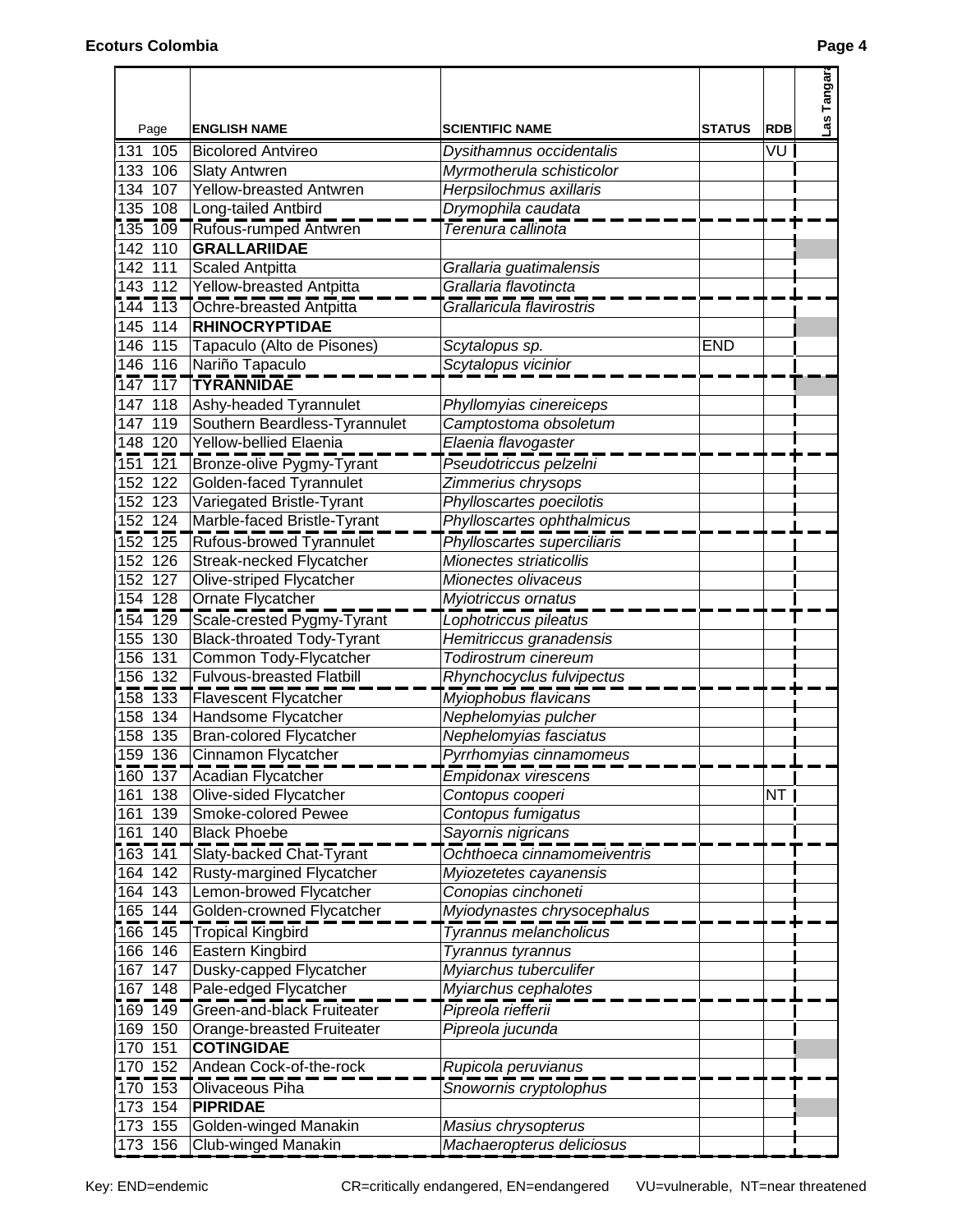|                                   |                                          |                              |               |            | Las Tangar |
|-----------------------------------|------------------------------------------|------------------------------|---------------|------------|------------|
|                                   |                                          |                              |               |            |            |
| Page                              | <b>ENGLISH NAME</b>                      | <b>SCIENTIFIC NAME</b>       | <b>STATUS</b> | <b>RDB</b> |            |
| 175 157                           | <b>TITYRIDAE</b>                         |                              |               |            |            |
| 176 158                           | <b>Barred Becard</b>                     | Pachyramphus versicolor      |               |            |            |
| 176 159                           | White-winged Becard<br><b>VIREONIDAE</b> | Pachyramphus polychopterus   |               |            |            |
| 177 160                           |                                          |                              |               |            |            |
| $177 - 161$                       | <b>Black-billed Peppershrike</b>         | Cyclarhis nigrirostris       |               |            |            |
| 177<br>162                        | Choco Vireo                              | Vireo masteri                |               | EN         |            |
| 177<br>163                        | Brown-capped Vireo                       | Vireo leucophrys             |               |            |            |
| 179 164                           | <b>CORVIDAE</b>                          |                              |               |            |            |
| 179 165                           | Beautiful Jay                            | Cyanolyca pulchra            |               | ÑĪ         |            |
| 166<br>180                        | <b>HIRUNDINIDAE</b>                      |                              |               |            |            |
| 167<br>180                        | <b>Blue-and-white Swallow</b>            | Pygochelidon cyanoleuca      |               |            |            |
| 180 168                           | White-thighed Swallow                    | Atticora tibialis            |               |            |            |
| $180 - 169$                       | Southern Rough-winged Swallow            | Stelgidopteryx ruficollis    |               |            |            |
| 182 170                           | <b>TROGLODYTIDAE</b>                     |                              |               |            |            |
| 182 171                           | House Wren                               | Troglodytes aedon            |               |            |            |
| 182 172                           | <b>Mountain Wren</b>                     | Troglodytes solstitialis     |               |            |            |
| $\frac{1}{182}$ $\frac{1}{173}$   | White-headed Wren                        | Campylorhynchus albobrunneus |               |            |            |
| 183 174                           | Sooty-headed Wren                        | Pheugopedius spadix          |               |            |            |
| 183 175                           | Bay Wren                                 | Cantorchilus nigricapillus   |               |            |            |
| 184 176                           | Sharpe's Wren                            | Cinnycerthia olivascens      |               |            |            |
| $\frac{1}{184}$ $\frac{1}{77}$    | Gray-breasted Wood-Wren                  | Henicorhina leucophrys       |               |            |            |
| 184 178                           | Chestnut-breasted Wren                   | Cyphorhinus thoracicus       |               |            |            |
| 185 179                           | <b>CINCLIDAE</b>                         |                              |               |            |            |
| 185 180                           | White-capped Dipper                      | Cinclus leucocephalus        |               |            |            |
| $186 - 181$                       | <b>TURDIDAE</b>                          |                              |               |            |            |
| 186 182                           | Andean Solitaire                         | Myadestes ralloides          |               |            |            |
| 186 183                           | <b>Black Solitaire</b>                   | Entomodestes coracinus       |               |            |            |
| 188 184                           | <b>Black-billed Thrush</b>               | Turdus ignobilis             |               |            |            |
| $\frac{1}{188}$ 185               | <b>Great Thrush</b>                      | Turdus fuscater              |               |            |            |
| 189 186                           | <b>MIMIDAE</b>                           |                              |               |            |            |
| 189 187                           | <b>Tropical Mockingbird</b>              | Mimus gilvus                 |               |            |            |
| 190 188                           | <b>THRAUPIDAE</b>                        |                              |               |            |            |
| 190 189                           | <b>Rufous-crested Tanager</b>            | Creurgops verticalis         |               |            |            |
| 192 190                           | Flame-rumped Tanager                     | Ramphocelus flammigerus      |               |            |            |
| 192 191                           | <b>Blue-gray Tanager</b>                 | Thraupis episcopus           |               |            |            |
| 193 192                           | Palm Tanager                             | Thraupis palmarum            |               |            |            |
| $\overline{193}$ $\overline{193}$ | <b>Blue-capped Tanager</b>               | Thraupis cyanocephala        |               |            |            |
| 193 194                           | <b>Black-and-gold Tanager</b>            | Bangsia melanochlamys        | <b>END</b>    | VU !       |            |
| 193 195                           | <b>Gold-ringed Tanager</b>               | Bangsia aureocincta          | <b>END</b>    | EN         |            |
| 194 196                           | <b>Blue-winged Mountain-Tanager</b>      | Anisognathus somptuosus      |               |            |            |
| $194 - 197$                       | Black-chinned Mountain-Tanager           | Anisognathus notabilis       |               |            |            |
| 194 198                           | <b>Purplish-mantled Tanager</b>          | Iridosornis porphyrocephalus |               | <b>NT</b>  |            |
| 195 199                           | Glistening-green Tanager                 | Chlorochrysa phoenicotis     |               |            |            |
| 196 200                           | Scrub Tanager                            | Tangara vitriolina           |               |            |            |
| $196 - 201$                       | Golden-hooded Tanager                    | Tangara larvata              |               |            |            |
| 196 202                           | Rufous-throated Tanager                  | Tangara rufigula             |               |            |            |
| 196 203                           | Beryl-spangled Tanager                   | Tangara nigroviridis         |               |            |            |
| 197 204                           | Metallic-green Tanager                   | Tangara labradorides         |               |            |            |
| $197 - 205$                       | <b>Bay-headed Tanager</b>                | Tangara gyrola               |               |            |            |
| 198 206                           | Saffron-crowned Tanager                  | Tangara xanthocephala        |               |            |            |
| 198 207                           | Flame-faced Tanager                      | Tangara parzudakii           |               |            |            |
| 198 208                           | Golden Tanager                           | Tangara arthus               |               |            |            |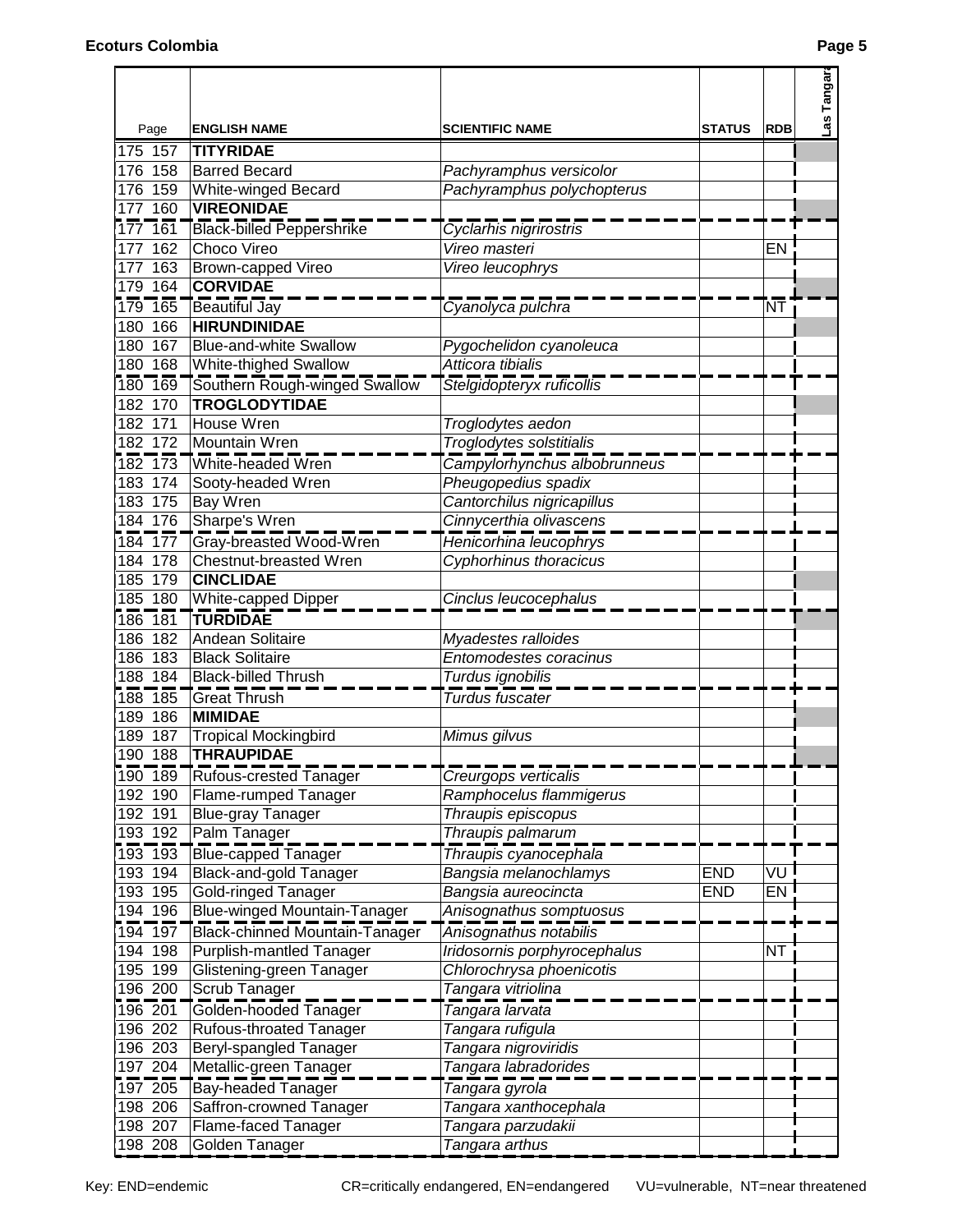|                     |                                                           |                                                    |               |            | Las Tangar |
|---------------------|-----------------------------------------------------------|----------------------------------------------------|---------------|------------|------------|
| Page                | <b>ENGLISH NAME</b>                                       | <b>SCIENTIFIC NAME</b>                             | <b>STATUS</b> | <b>RDB</b> |            |
| 198 209             | Silver-throated Tanager                                   | Tangara icterocephala                              |               |            |            |
| 200 210             | Golden-collared Honeycreeper                              | Iridophanes pulcherrimus                           |               |            |            |
| 201 211             | <b>Rusty Flowerpiercer</b>                                | Diglossa sittoides                                 |               |            |            |
| 201 212             | Indigo Flowerpiercer                                      | Diglossa indigotica                                |               |            |            |
| 202 213             | White-sided Flowerpiercer                                 | Diglossa albilatera                                |               |            |            |
| 202 214             | Bananaquit                                                | Coereba flaveola                                   |               |            |            |
| 202 215             | Yellow-faced Grassquit                                    | Tiaris olivaceus                                   |               |            |            |
| 203 216             | <b>Black-winged Saltator</b>                              | Saltator atripennis                                |               |            |            |
| $204 - 217$         | <b>EMBERIZIDAE</b>                                        |                                                    |               |            |            |
| 204 218             | Rufous-collared Sparrow                                   | Zonotrichia capensis                               |               |            |            |
| 204 219             | <b>Slaty Finch</b>                                        | Haplospiza rustica                                 |               |            |            |
| 205 220             | <b>Yellow-bellied Seedeater</b>                           | Sporophila nigricollis                             |               |            |            |
| $206 - 221$         | Thick-billed Seed-Finch                                   | Oryzoborus funereus                                |               |            |            |
| 207 222             | Chestnut-capped Brush-Finch                               | Arremon brunneinucha                               |               |            |            |
| 207 223             | Olive Finch                                               | Arremon castaneiceps                               |               |            |            |
| 208 224             | White-naped Brush-Finch                                   | Atlapetes albinucha                                |               |            |            |
| $208 - 225$         | <b>Tricolored Brush-Finch</b>                             | Atlapetes tricolor                                 |               |            |            |
| 209 226             | Dusky Bush-Tanager                                        | Chlorospingus semifuscus                           |               |            |            |
| 209 227             | Yellow-throated Bush-Tanager                              | Chlorospingus flavigularis                         |               |            |            |
| 210 228             | <b>CARDINALIDAE</b>                                       |                                                    |               |            |            |
| $210$ 229           | Hepatic Tanager                                           | Piranga flava                                      |               |            |            |
| 210 230             | Summer Tanager                                            | Piranga rubra                                      |               |            |            |
| 210 231             | White-winged Tanager                                      | Piranga leucoptera                                 |               |            |            |
| 211 232             | Rose-breasted Grosbeak                                    | Pheucticus Iudovicianus                            |               |            |            |
| $211$ $233$         | <b>Crested Ant-Tanager</b>                                | Habia cristata                                     | <b>END</b>    |            |            |
| 213 234             | <b>PARULIDAE</b>                                          |                                                    |               |            |            |
| 213 235             | <b>Tropical Parula</b>                                    | Parula pitiayumi                                   |               |            |            |
| 213 236             | <b>Blackburnian Warbler</b>                               | Dendroica fusca                                    |               |            |            |
| $214$ 237           | <b>Black-and-white Warbler</b>                            | Mniotilta varia                                    |               |            |            |
| 215 238             | <b>Mourning Warbler</b>                                   | Oporornis philadelphia                             |               |            |            |
| 216 239             | Canada Warbler                                            | Wilsonia canadensis                                |               |            |            |
| 216 240             | Slate-throated Whitestart                                 | Myioborus miniatus                                 |               |            |            |
|                     | 216 241 Golden-bellied Warbler                            | Basileuterus chrysogaster                          |               |            |            |
| 217 242             | <b>Russet-crowned Warbler</b>                             | <b>Basileuterus coronatus</b>                      |               |            |            |
| 217 243             | <b>Three-striped Warbler</b>                              | <b>Basileuterus tristriatus</b>                    |               |            |            |
| $218$ 244           | <b>ICTERIDAE</b>                                          |                                                    |               |            |            |
| $218$ 245           |                                                           |                                                    |               |            |            |
| 221 246             | Russet-backed Oropendola<br><b>Red-bellied Grackle</b>    | Psarocolius angustifrons                           | <b>END</b>    | EN I       |            |
| 221 247             | <b>Giant Cowbird</b>                                      | Hypopyrrhus pyrohypogaster<br>Molothrus oryzivorus |               |            |            |
| 222 248             | Eastern Meadowlark                                        | Sturnella magna                                    |               |            |            |
| $223\overline{249}$ | <b>FRINGILLIDAE</b>                                       |                                                    |               |            |            |
|                     |                                                           |                                                    |               |            |            |
| 223 250<br>224 251  | <b>Yellow-bellied Siskin</b>                              | Carduelis xanthogastra                             |               |            |            |
| $225\overline{252}$ | Orange-bellied Euphonia<br>Chestnut-breasted Chlorophonia | Euphonia xanthogaster<br>Chlorophonia pyrrhophrys  |               |            |            |
|                     | 225 253 Yellow-collared Chlorophonia                      |                                                    |               |            |            |
| 226 254             | <b>WRITE-INS</b>                                          | Chlorophonia flavirostris                          |               |            |            |
|                     |                                                           |                                                    |               |            |            |
|                     | .                                                         |                                                    |               |            |            |
|                     | .                                                         |                                                    |               |            |            |
|                     |                                                           |                                                    |               |            |            |
|                     |                                                           |                                                    |               |            |            |
|                     |                                                           |                                                    |               |            |            |
|                     | .                                                         |                                                    |               |            |            |